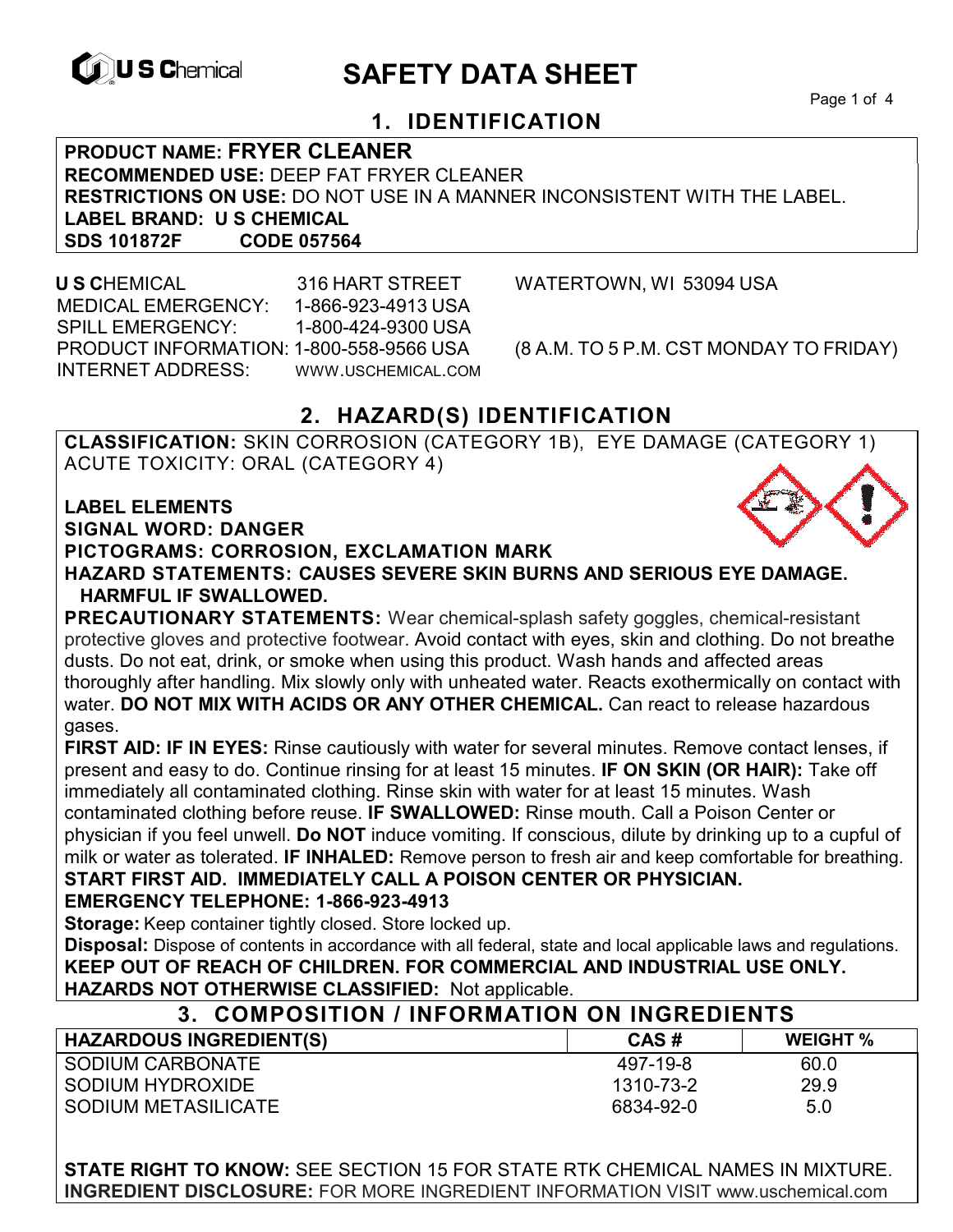## **4. FIRST-AID MEASURES** Page 2 of 4

**IF IN EYES:** RINSE CAUTIOUSLY WITH WATER FOR SEVERAL MINUTES. REMOVE CONTACT LENSES, IF PRESENT AND EASY TO DO. CONTINUE RINSING FOR AT LEAST 15 MINUTES. **IF ON SKIN (OR HAIR):** TAKE OFF IMMEDIATELY ALL CONTAMINATED CLOTHING. RINSE SKIN WITH WATER FOR AT LEAST 15 MINUTES. WASH CONTAMINATED CLOTHING BEFORE REUSE. **IF SWALLOWED:** RINSE MOUTH. CALL A POISON CENTER OR PHYSICIAN IF YOU FEEL UNWELL. **DO NOT** INDUCE VOMITING. IF CONSCIOUS, DILUTE BY DRINKING UP TO A CUPFUL OF MILK OR WATER AS TOLERATED.

**IF INHALED:** REMOVE PERSON TO FRESH AIR AND KEEP COMFORTABLE FOR BREATHING. **START FIRST AID. IMMEDIATELY CALL A POISON CENTER OR PHYSICIAN. EMERGENCY TELEPHONE: 1-866-923-4913**

**MOST IMPORTANT SYMPTOMS / EFFECTS:** CAUSES SEVERE SKIN BURNS AND SERIOUS EYE DAMAGE. MAY CAUSE BLINDNESS WITHOUT IMMEDIATE FIRST AID. HARMFUL IF SWALLOWED. CAUSES BURNS AND SERIOUS DAMAGE TO MOUTH, THROAT AND STOMACH. CORROSIVE TO ALL BODY TISSUES.

**MEDICAL CONDITIONS AGGRAVATED:** NONE KNOWN.

**NOTE TO PHYSICIAN:** CALL 1-866-923-4913 FOR EXPOSURE MANAGEMENT ASSISTANCE.

## **5. FIRE-FIGHTING MEASURES**

**CHEMICAL HAZARDS:** CORROSIVE. NON-FLAMMABLE. **COMBUSTION PRODUCT HAZARDS:** OXIDES OF CARBON AND OTHER FUMES. **METHODS:** SELECT EXTINGUISHER AND METHODS BASED ON FIRE SIZE AND TYPE. **EQUIPMENT:** WEAR SCBA AND FULL PROTECTIVE GEAR AS CONDITIONS WARRANT. **NFPA RATING:** HEALTH-3/FLAMMABILITY-0/ INSTABILITY-1/SPECIAL HAZARD-N.AP. **SUITABLE EXTINGUISHERS:** WATER, DRY CHEMICAL, CO2 OR FOAM SUITABLE FOR FIRE. **UNSUITABLE EXTINGUISHERS:** NO RESTRICTIONS BASED ON CHEMICAL HAZARDS.

## **6. ACCIDENTAL RELEASE MEASURES**

**PERSONAL PRECAUTIONS:** EVACUATE UNPROTECTED PERSONNEL FROM AREA. WEAR PERSONAL PROTECTION INCLUDING RUBBER BOOTS. SEE SECTION 8. VENTILATE AREA IF NEEDED. BE CAREFUL NOT TO SLIP. WASH THOROUGHLY AFTER CLEAN-UP. **ENVIRONMENTAL PRECAUTIONS:** PREVENT SPILL FROM ENTERING DRAIN, STORM SEWER OR SURFACE WATERWAY. PREVENT WATER AND SOIL CONTAMINATION. **CLEAN-UP METHODS:** CAREFULLY SWEEP UP AND SHOVEL INTO DRY LABELED CONTAINERS WITHOUT RAISING DUST. MOVE CONTAINERS OUT OF SPILL AREA. AFTER SPILL COLLECTION, FLUSH AREA WITH WATER AND FOLLOW WITH NORMAL CLEAN-UP PROCEDURES.

## **7. HANDLING AND STORAGE**

**HANDLING:** FOLLOW ALL LABEL DIRECTIONS. INSTRUCT PERSONNEL ABOUT PROPER USE, HAZARDS, PRECAUTIONS, AND FIRST AID MEASURES. AVOID INHALATION, INGESTION, AND CONTACT WITH SKIN, EYES AND CLOTHING. DO NOT TASTE OR SWALLOW. REMOVE AND WASH CONTAMINATED CLOTHING AND FOOTWEAR BEFORE REUSE. PRODUCT RESIDUE MAY REMAIN IN EMPTY CONTAINERS. HANDLE CAREFULLY TO AVOID DAMAGING CONTAINER.

**STORAGE:** KEEP CONTAINER TIGHTLY CLOSED. STORE LOCKED UP. STORE AT AMBIENT TEMPERATURES IN A DRY AREA OUT OF DIRECT SUNLIGHT. ROTATE STOCK REGULARLY. KEEP AWAY FROM FOOD AND DRINK. KEEP OUT OF REACH OF CHILDREN.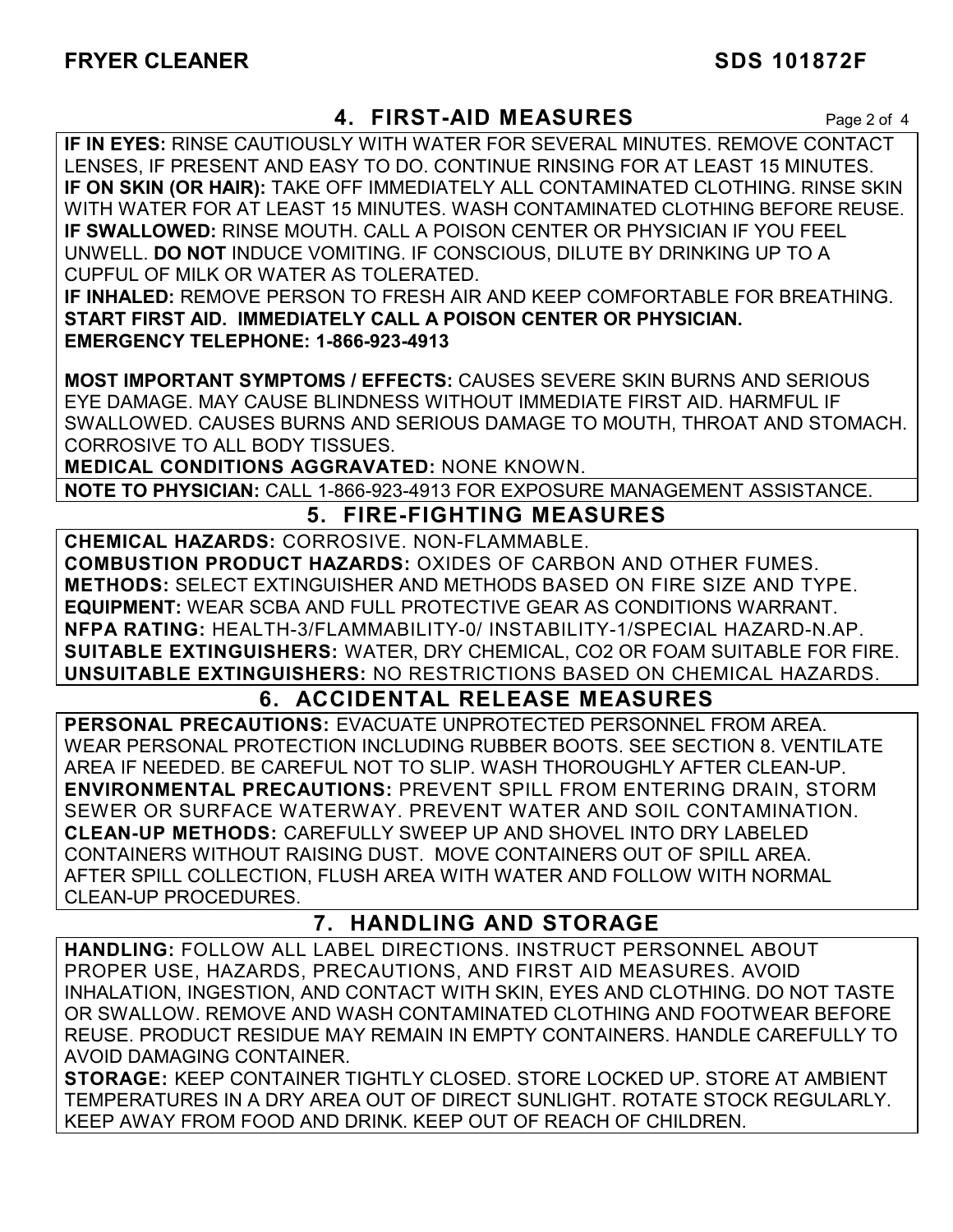## **FRYER CLEANER SDS 101872F**

### **8. EXPOSURE CONTROLS / PERSONAL PROTECTION** Page 3 of 4

**EXPOSURE LIMITS:** SODIUM CARBONATE = NONE SODIUM HYDROXIDE = 2 MG/M3 CEILING (ACGIH), 2 MG/M3 TWA (OSHA) SODIUM METASILICATE = NONE **ENGINEERING CONTROLS:** GENERAL ROOM VENTILATION IS TYPICALLY ADEQUATE.

### **PERSONAL PROTECTION**

**EYES:** CHEMICAL-SPLASH SAFETY GOGGLES.

**HANDS:** CHEMICAL-RESISTANT PROTECTIVE GLOVES (NITRILE, NEOPRENE OR RUBBER). **RESPIRATORY:** WEAR DUST MASK IF HANDLING CREATES AIR-BORNE DUST.

**FEET:** PROTECTIVE FOOTWEAR.

**BODY:** SUITABLE PROTECTIVE CLOTHING.

**HYGIENE MEASURES:** HANDLE IN ACCORDANCE WITH GOOD INDUSTRIAL HYGIENE AND SAFETY PRACTICE. TAKE OFF IMMEDIATELY ALL CONTAMINATED CLOTHING AND WASH IT BEFORE REUSE. WASH HANDS AND AFFECTED AREAS THOROUGHLY AFTER HANDLING. PROVIDE SUITABLE FACILITIES FOR QUICK DRENCHING OR FLUSHING OF THE EYES AND BODY IN CASE OF CONTACT OR SPLASH HAZARD.

## **9. PHYSICAL AND CHEMICAL PROPERTIES**

| <b>APPEARANCE: WHITE POWDER</b>        | <b>AUTO-</b>   |
|----------------------------------------|----------------|
| <b>ODOR: NONE</b>                      | <b>DECOI</b>   |
| <b>pH CONCENTRATE: N.AP.</b>           | <b>EXPLC</b>   |
| pH READY-TO-USE: N.AP.                 | <b>EVAPC</b>   |
| pH @ USE DILUTION: ABOVE 12.0 (BASIC)  | <b>FLAMN</b>   |
| <b>PHYSICAL STATE: GRANULAR POWDER</b> | <b>FLASH</b>   |
| <b>RELATIVE DENSITY (WATER): N.AV.</b> | <b>INITIAI</b> |
| <b>SOLUBILITY (WATER): MODERATE</b>    | <b>MELTI</b>   |
| VAPOR PRESSURE: N.AV.                  | <b>ODOR</b>    |
| VAPOR DENSITY: N. AV.                  | <b>PARTIT</b>  |
| <b>VISCOSITY: N.AP.</b>                | <b>OTHER</b>   |

*AUTOR TEMPERATURE:* **N.AV. DECOMPOSITION TEMPERATURE:** N.AV. **SIVE LIMITS (LEL/UEL): NONE EVAPORATION RATE:** N.AV. **FLAMMABILITY (SOLID, GAS):** N.AP. **FOINT: NONE** L BOILING POINT/RANGE: N.AV. **MELTING POINT/FREEZING POINT:** N.AV. **ODOR THRESHOLD:** N.AV. **PARTITION COEFF. (N-OCTANOL/WATER):** N.AV **R:** N.AV.

## **10. STABILITY AND REACTIVITY**

**REACTIVITY:** MIXING WITH INCOMPATIBLES CAN RELEASE HEAT + HAZARDOUS GASES. **CHEMICAL STABILITY:** STABLE.

**POSSIBILITY OF HAZARDOUS REACTIONS:** SEE REACTIVITY. WILL NOT POLYMERIZE. **CONDITIONS TO AVOID: TEMPERATURES ABOVE 120°F (49°C) AND HIGH HUMIDITY. MATERIALS TO AVOID:** ACIDS, METALS + OTHER CHEMICALS. MIX ONLY WITH WATER. **HAZARDOUS DECOMPOSITION PRODUCTS:** NONE UNDER NORMAL CONDITIONS.

## **11. TOXICOLOGICAL INFORMATION**

**ROUTES OF EXPOSURE:** EYES, SKIN, INGESTION, INHALATION. **INFORMATION ON ROUTES OF EXPOSURE:** NO LC50/LD50 TEST DATA ON MIXTURE. **ACUTE EFFECTS /SYMPTOMS**: CORROSIVE TO ALL BODY TISSUES.  **EYES:** CAUSES SERIOUS EYE DAMAGE. MAY CAUSE PAIN, REDNESS AND WATERING. **SKIN: CAUSES SEVERE SKIN BURNS. MAY CAUSE DELAYED PAIN, REDNESS AND BLISTERING. INGESTION:** CAUSES BURNS AND SERIOUS DAMAGE TO MOUTH, THROAT AND STOMACH. **INHALATION:** MAY CAUSE CORROSIVE EFFECTS TO NOSE, THROAT, AND RESPIRATORY SYSTEM. **CHRONIC / OTHER EFFECTS:** NO REPORTABLE GERM CELL MUTAGENS, SKIN SENSITIZERS, RESPIRATORY SENSITIZERS, REPRODUCTIVE TOXINS OR ASPIRATION HAZARDS. **SPECIFIC TARGET ORGANS (SINGLE/REPEATED):** NONE KNOWN. **NUMERICAL MEASURES OF TOXICITY:** ATEmix (ORAL-RAT) = 1170 MG / KG **CARCINOGENS:** NO REPORTABLE ACGIH, IARC, NTP, OR OSHA CARCINOGENS.